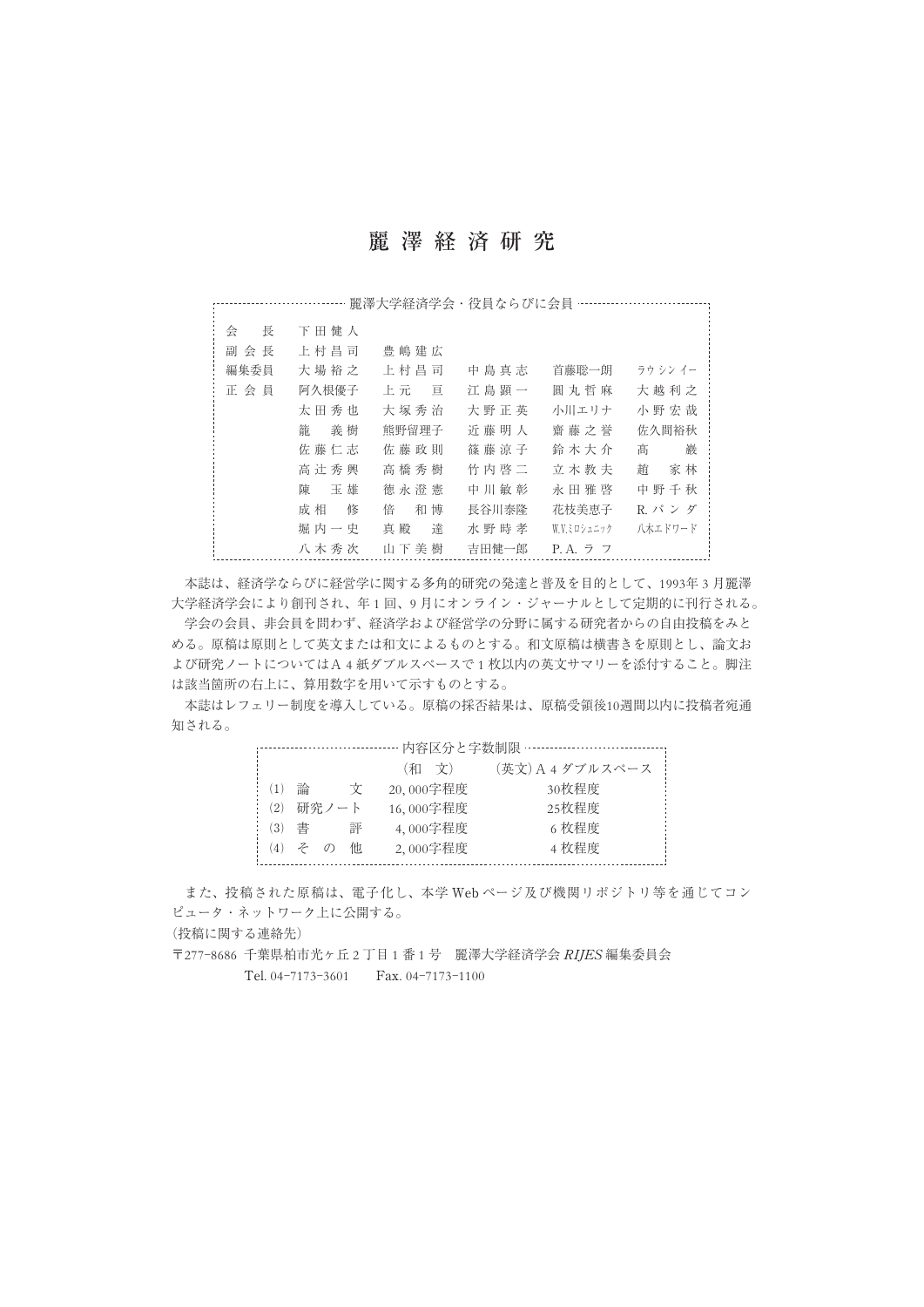## **REITAKU INTERNATIONAL JOURNAL OF ECONOMIC STUDIES**

President: Tatehito Shimoda Vice President: Shyoji Kamimura, Chihiro Shimizu Editorial Board: Hiroyuki Oba Hiroshi Kitani Masashi Nakajima Souichirou Syutou Lau Sim Yee

 The Journal started with the view for attaining expansion of research activities on problems in the fields of economics and management. Once a year, in September, the Journal will be published as online journal by the Reitaku International Society of Economic Studies.

 Under the circumstances, it is open to all researchers in both fields. Nonmembers as well as members of the Society are welcome to submit unpublished research papers. The writers should accept the regulation shown in the following table.

|                    | (A4 double space)      |  |  |
|--------------------|------------------------|--|--|
| Article            | approximately 30 pages |  |  |
| Research Note      | approximately 25 pages |  |  |
| <b>Book Review</b> | approximately 6 pages  |  |  |
| Others             | approximately 4 pages  |  |  |
|                    |                        |  |  |

 Writers are asked to footnote in superscript with Arabic figures. Submitted articles are under review by the referee. The result of your application will be notified within 10 weeks of the date the manuscript is received at the Journal's office.

 Letters to the editors and manuscripts should be addressed to the Editor, *Reitaku International Journal of Economic Studies*, Reitaku University, Hikarigaoka, Kashiwa-shi, Chiba-ken, 277-8686 JAPAN.

 Business correspondence should be addressed to *RIJES* Division, Reitaku University, Hikarigaoka, Kashiwa-shi, Chiba-ken, 277-8686 JAPAN. Phone 04-7173-3601 Fax 04-7173 l100